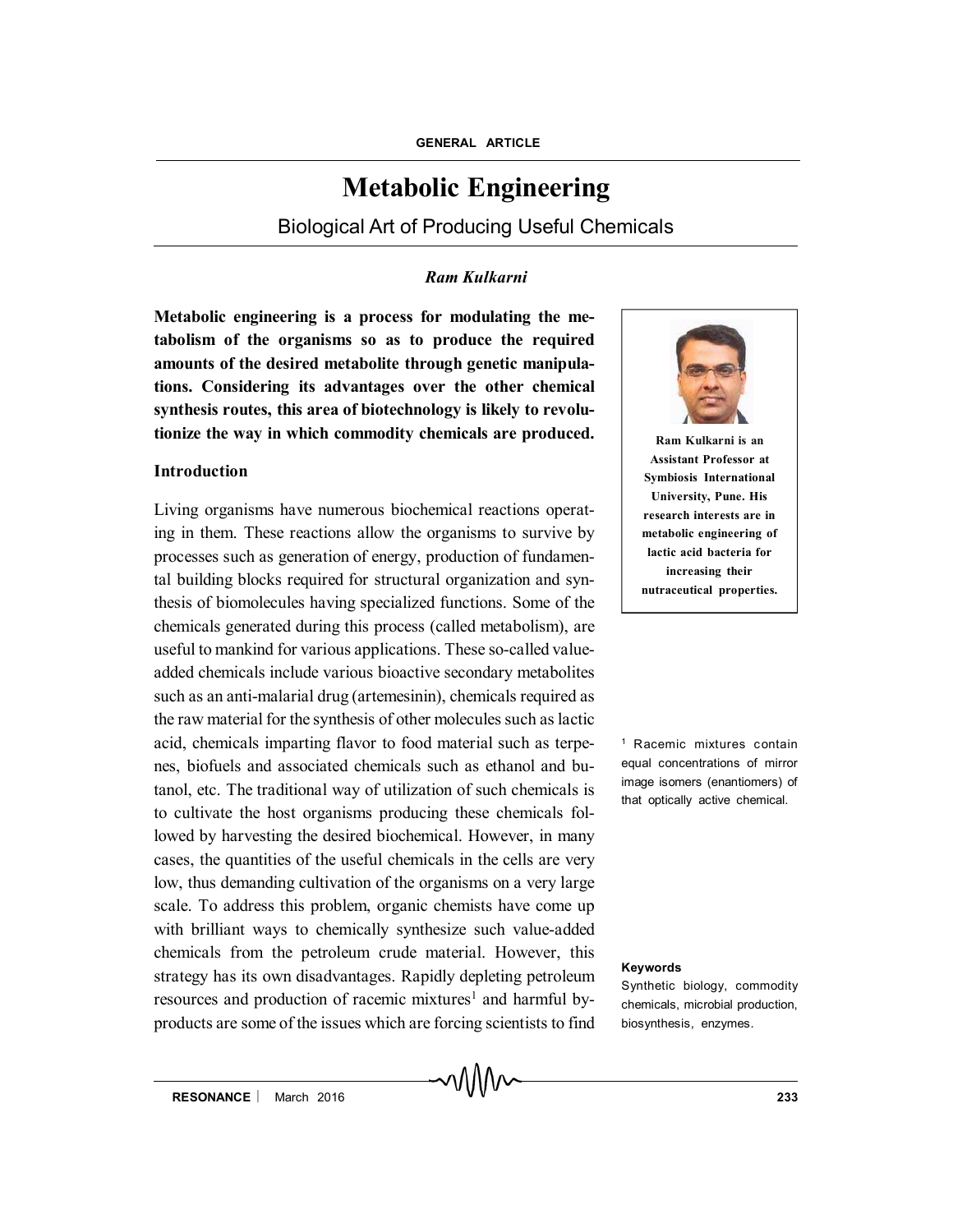#### **GENERAL ARTICLE**

Most of the metabolic engineering approaches are based on genetic engineering techniques.

out the alternative ways to generate these value-added biochemicals. Since living organisms already produce these chemicals, copying their biosynthesis mechanisms for their semi-natural production appears to be an excellent alternative to their isolation from natural resources and the chemical synthesis. Such an approach for the production of desired chemicals in living organisms is called metabolic engineering.

## **Strategies for Metabolic Engineering**

Most of the metabolic engineering approaches are based on genetic engineering techniques. Some of the fundamental requirements for metabolic engineering are knowledge about (1) the biosynthetic pathway of the chemical to be produced, (2) genes encoding the related enzymes, (3) regulation of such enzymes, with ability to (4) transfer and express or suppress the required genes in the host organism, (5) mutate the gene *in vivo* and *in vitro* to be able to alter properties of the encoded enzyme, and (6) assemble an array of genes for their expression inside the host cell. Although bacteria and yeast are the pioneering hosts for metabolic engineering, other organisms such as fungi, animal as well as plant cells are also used nowadays for similar experiments.

There are different approaches of metabolic engineering for achieving the required production of the desired biochemicals. Some of them are described below along with examples.

(1) One of the most obvious approaches is overexpressing the gene encoding the rate-limiting enzyme of the biosynthetic pathway of the desired end-product. Using a similar strategy, the vitamin E content of Arabidopsis (a model plant system) has been increased by overexpression of a gene encoding the enzyme  $\gamma$ tocopherolmethyltransferase [1]. See *Figure* 1.

(2) Another way of overproducing the product of a given pathway is to inhibit the competing metabolic reactions which involve the same substrate. In this way, the substrate is metabolically channeled specifically towards the desired chemical. An example of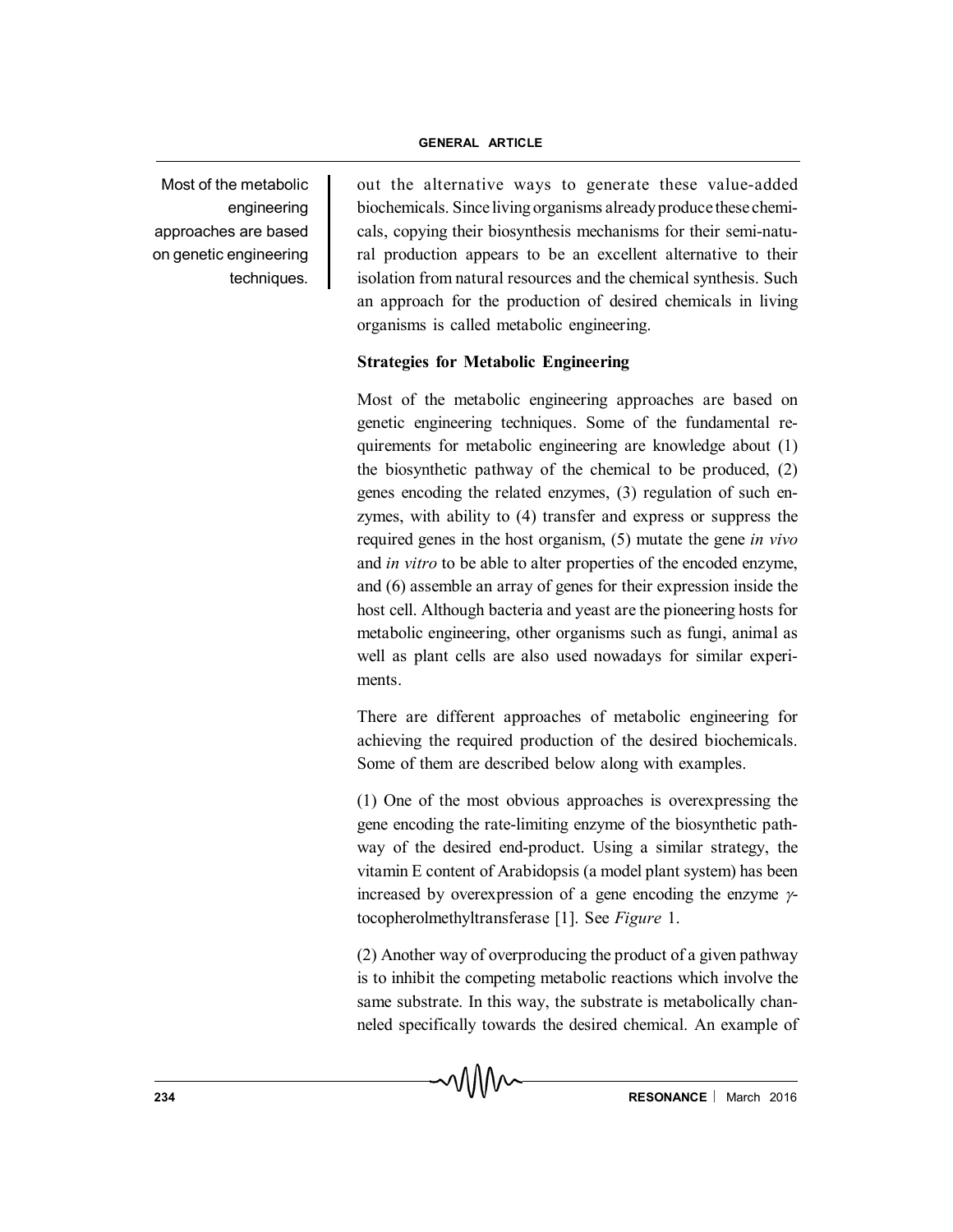

**Figure 1.** Strategies for metabolic engineering for the production of a desired chemical: (1) overexpression of the rate-limiting enzyme, (2) inhibition of the competing pathway and (3) engineering a novel enzyme for the production of non-natural chemical.

this strategy is increasing the production of 1,2-propanediol, which is mainly used for production of biodegradable polymers, by inhibiting the lactate dehydrogenase and glyoxylase genes which encode for the competing enzymes [2] (*Figure* 1).

(3) In some cases, the production of the desired biochemical can be carried out in the non-native organism, i.e., heterologous host (*Figure* 2). In other words, a gene can be isolated from the organism which naturally produces the desired biochemical and can be expressed in another organism which might be easier to cultivate than the host organism. In such a case, an important factor is the availability of the substrate of the desired pathway. Thus, multiple genes encoding an array of the enzymes of a pathway can be expressed in the non-native host. Expressing the combination of genes encoding the most efficient enzymes from different organisms is another way to achieve the product which is otherwise not produced or produced at a very low level. One of



**Figure 2.** Any example of metabolic engineering by heterologous expression of a plant enzyme into bacteria involves (1) identification and (2) isolation of the gene encoding the enzyme catalyzing the desired reaction and (3) transfer and expression of the gene in the host which results in production of the desired chemical (4).

**RESONANCE** | March 2016 **235**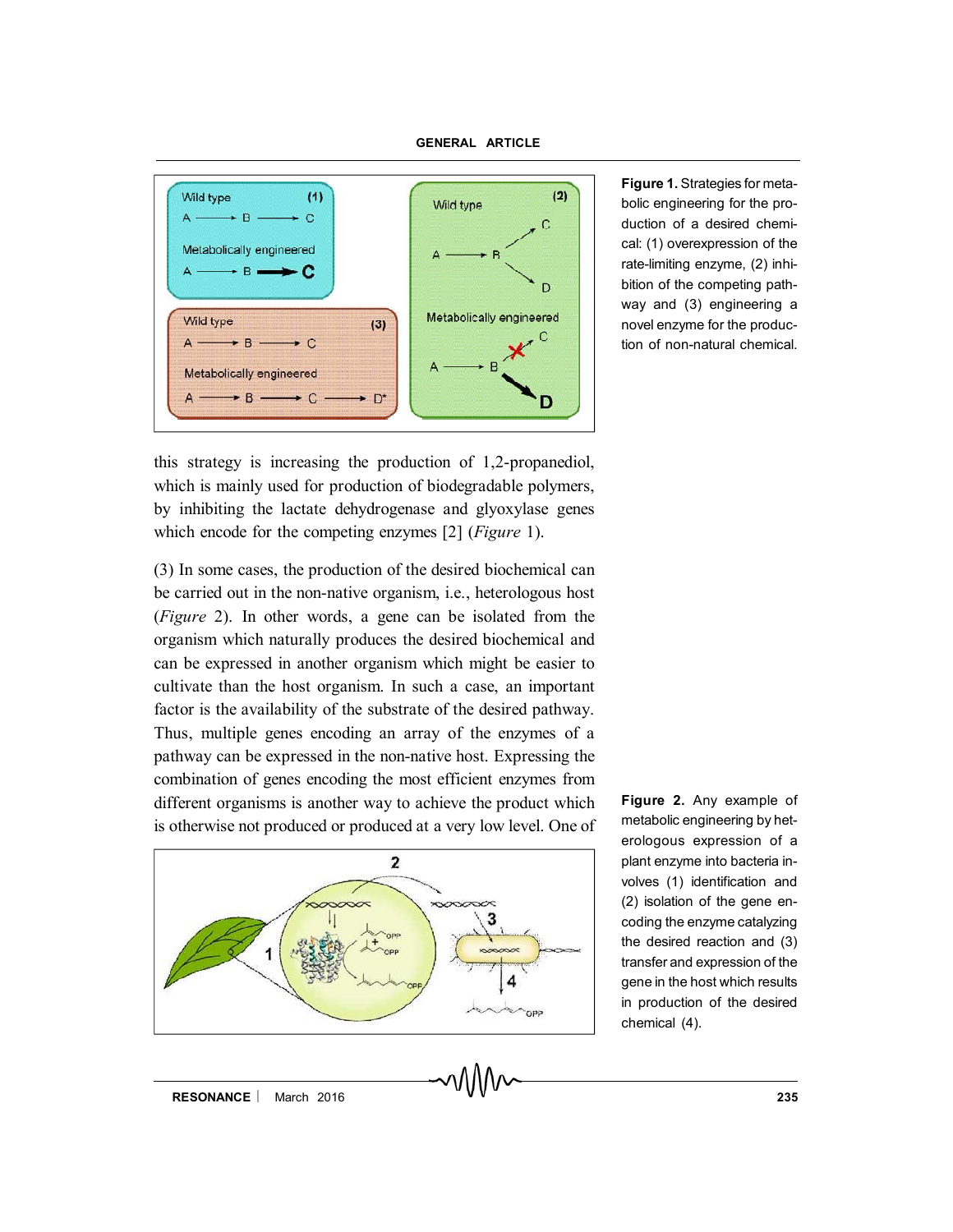Metabolic engineering has become a wellrecognized field of biotechnology with huge commercial potential.

the most successful examples of this strategy is the production of biofuel molecules – fatty acid ethyl esters – in *E. coli* by expressing the genes encoding the successive enzymes of the pathway which are obtained from various sources such as plants and bacteria [3].

(4) The most interesting approach for production of non-natural chemicals is to engineer an enzyme which is not found in Nature. This mode of metabolic engineering relies on creating mutations in the related gene so that the amino acid composition of the enzyme is altered. This might result in alteration in the substrate and product specificities of the enzymes, as they are dependent on the amino acid composition and sequence. There are two ways for achieving this. One involves generation of the mutations in a random manner followed by selection of the desired mutant and in the other rational mutations are created at predefined sites in the enzymes based on the available knowledge of its reaction mechanism. The latter way requires extensive computational modeling of the desired reaction in terms of the structure of the substrates and products, the active site and overall structure of the enzyme. Such a method has been used for the production of a nonnatural amino acid L-homoalanine, (which is an important precursor of the many drugs), by creating rational mutations in glutamate dehydrogenase enzyme in *E. coli* [4] (*Figure* 1).

Metabolic engineering has become a well-recognized field of biotechnology with huge commercial potential. Some of the most successful examples of commercial metabolic engineering strategies include production of drugs such as artemesinin and peritaxel, overproduction of L-valine (a precursor for many value-added chemicals), production of amino acids including glutamic acid in Corynebacterium and production of biofuel related chemicals such as ethanol, alkanes and fatty acid esters (reviewed in [5]). In recent controversial research, scientists have discovered an enzyme which catalyses the production of morphine in plants [6]. Such genes have huge potential for the production of similar drug molecules in yeast by metabolic engineering<sup>2</sup>. Nonetheless, it is

<sup>2</sup> The Nobel Prize in Physiology or Medicine in 2015 was awarded for the discovery of artemisinin, a natural product, for the treatment of malaria. This molecule is now produced at large scale by metabolic engineering in yeast.